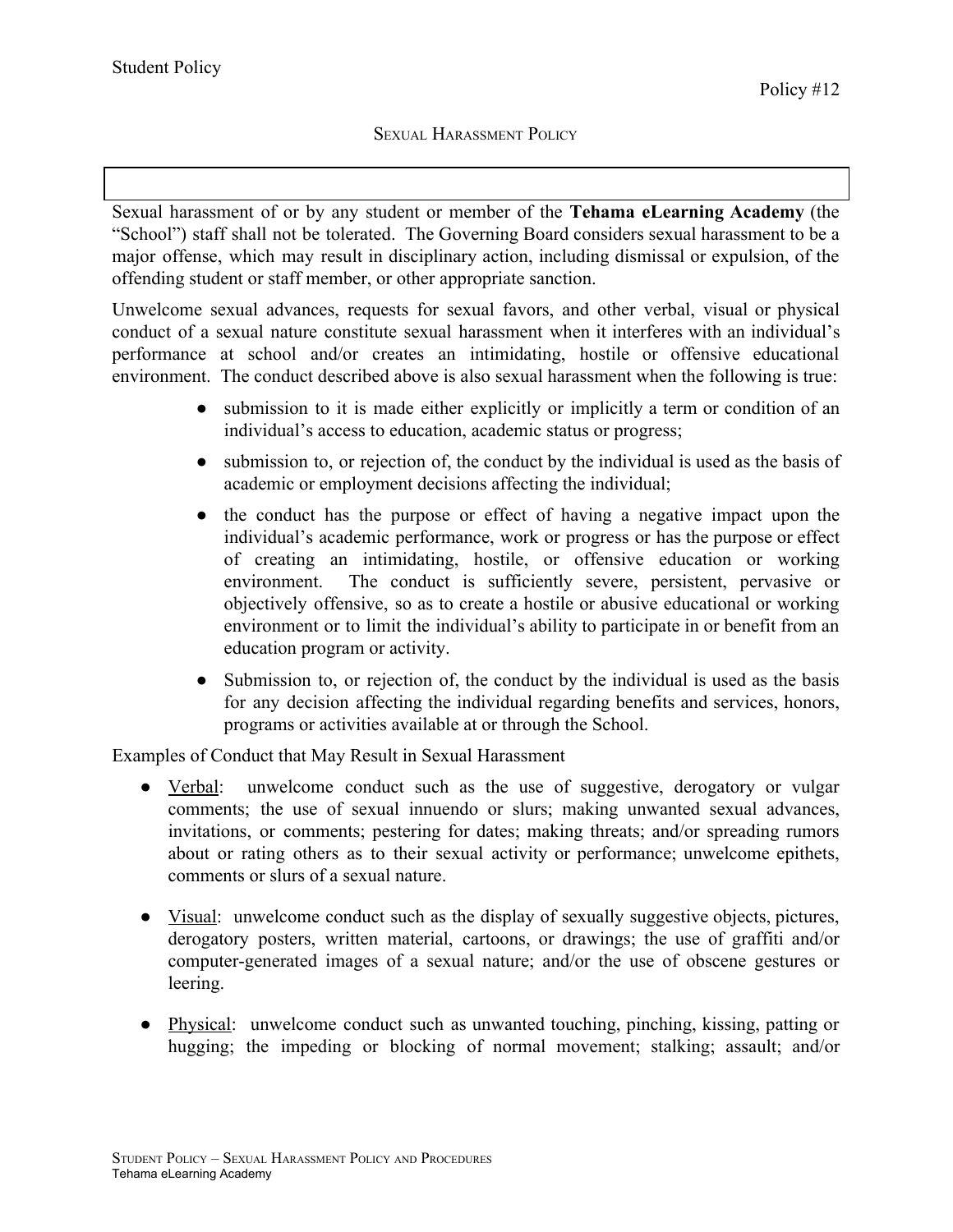physical interference with work or school activities or movement when directed at an individual on the basis of the individual's sex, sexual orientation or gender.

• Threats, demands or pressure: to submit to sexual requests in order to keep academic standing or to avoid other loss and/or offers of benefits in return for sexual favors.

Sexual harassment regulated by this policy pertains to behavior of a sexual nature while students are under the jurisdiction of the School, including on campus or the school grounds, on any properties controlled or owned by the School and off-campus, if such activity is sponsored by the School or is conducted by School sponsored organizations.

Students may receive age-appropriate training and/or instruction on the prohibition of sexual harassment at the School. Copies of this policy, implementing administrative regulations containing rules and procedures for reporting charges of sexual harassment and for pursuing available remedies shall be available at the School's Administrative Office.

Any student or staff member who believes that he or she has been harassed or has witnessed sexual harassment is encouraged to immediately report such incident to his or her teacher or to the School's Sexual Harassment Investigator. The Investigator will promptly investigate all such incidents in a confidential manner, and take action to address the behavior, as well as provide support, information, and options to students regarding sex discrimination and/or sex harassment. The School will not tolerate retaliation against anyone who files a complaint or participates in the complaint investigation process. These confidentiality and non-retaliation requirements extend to all parties involved.

Adopted:03/09/2017

Amended: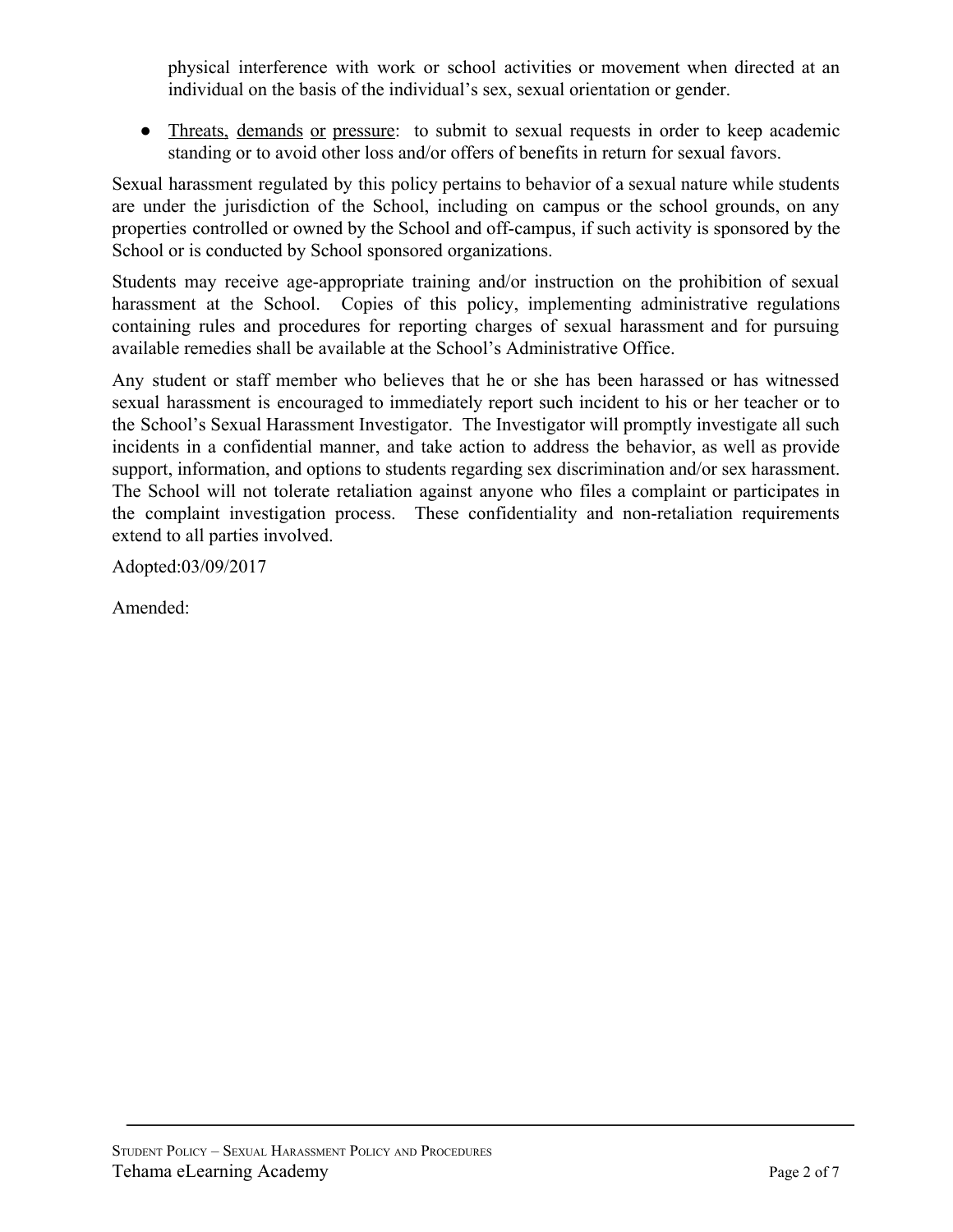# *Statement against Sexual Harassment*

- **No toleration policy -** Sexual harassment of or by any faculty, staff or student is illegal and will not be tolerated. The Governing Board prohibits sexual harassment, and harassment based on pregnancy, childbirth or related medical conditions, race, religious creed, color, national origin or ancestry, physical or mental disability, medical condition, marital status, age, sexual orientation, or any other basis protected by federal, state or local law or ordinance or regulation.
- **To whom the policy applies -** This policy applies to all persons involved in the operation of the School and prohibits unlawful harassment by faculty, staff, and students.
- **Discipline** The Governing Board considers sexual harassment to be a major offense and any individuals who violate this policy are subject to discipline up to and including dismissal, expulsion or other appropriate sanction.
- **Prompt and Thorough Investigation -** All claims of harassment will be taken seriously and will be investigated promptly and thoroughly.
- **Confidentiality** Sexual harassment advisers and others responsible to implement this policy will respect the confidentiality and privacy of individuals reporting or accused of sexual harassment to the extent appropriate .
- **No Retaliation -** Retaliation against any employee or student who in good faith reports or provides information related to harassment in violation of this policy is against the law and will not be tolerated. Intentionally providing false information, however, is grounds for discipline.

# Sexual Harassment Defined

Unwelcome sexual advances, requests for sexual favors, and other visual, verbal or physical conduct of a sexual nature constitute sexual harassment when:

- Submission to such conduct is made implicitly or explicitly a term or condition of employment or educational development;
- Submission or rejection of such conduct is used as a basis for employment or education decisions affecting individuals; or
- Such conduct has a purpose or effect of unreasonably interfering an individual's work or educational performance, or creating an intimidating, hostile or offensive working or educational environment.
- Sexual harassment in California also includes
	- ➢ Verbal harassment, such as epithets, derogatory comments or slurs;
	- ➢ Physical harassment such as assault or physical interference with movement or work; and
	- ➢ Visual harassment, such as derogatory cartoons, drawings or posters.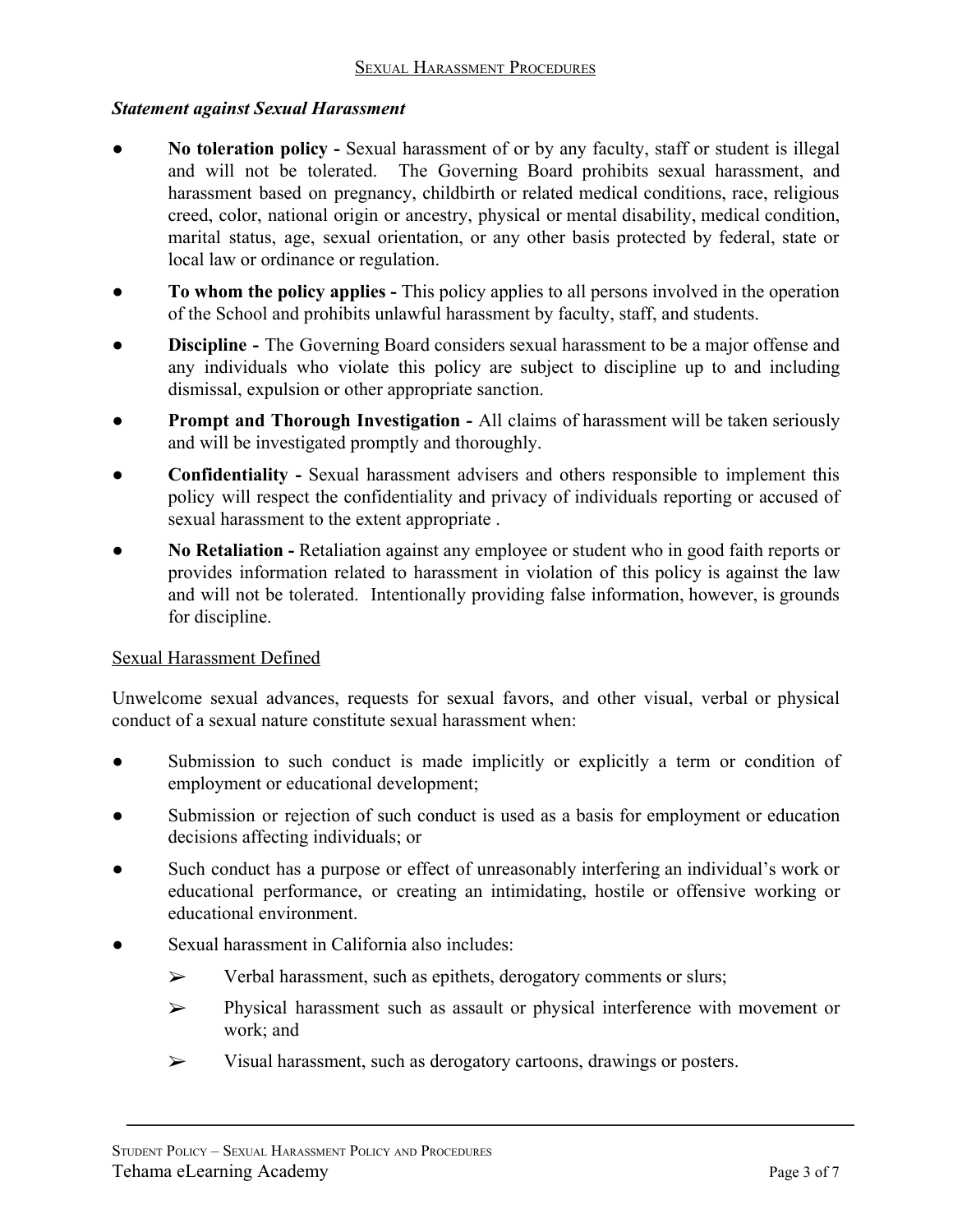- ➢ Unwelcome sexual advances of an employer towards an employee or student of the same sex and harassment on the basis of pregnancy disability are unlawful sexual harassment. Employees and students in California are protected from discrimination based on their actual or perceived sexual orientation. Sexual orientation is defined as "heterosexuality, homosexuality, and bisexuality."
- Specifically, sexual harassment may occur as a pattern of degrading sexual speech or actions and may include, but is not limited to the following examples:
	- $\triangleright$  Vulgar remarks:
	- ➢ Sexually derogatory comments regarding a person's appearance;
	- ➢ Physical touching, pinching, patting, or blocking free movement;
	- $\triangleright$  Sexual propositions or advances (with or without threats to a person's job or promotion if that person does not submit);
	- ➢ Sexually suggestive or degrading posters, cartoons, pictures or drawings;
	- ➢ Offensive sexual jokes, slurs, insults, innuendos or comments; or
	- ➢ Physical assault.

### **Notification**

- A copy of the Policy Information Sheet shall be provided to all School students and employees at the beginning of the first semester of each school year with the disbursement of the first paycheck, noting whether any amendments have been made.
- A copy of the Policy Information Sheet and Board Sexual Harassment Policy # will be provided as part of new student orientation and at the beginning of each new school term.
- New employees to the School will receive a copy of the Information Sheet and Board Sexual Harassment Policy # upon acceptance of employment.
- The Board Sexual Harassment Policy will be displayed in a prominent location at the School.
- A copy of the Board Sexual Harassment Policy # shall appear in any publication of the School that sets forth the comprehensive rules, regulations, procedures and standards of conduct from the School.

Employees or students who have questions concerning this Board Policy # are encouraged to contact the Director.

# Complaint Filing Procedure

- Informal Resolution **-** The Board encourages communication among its employees and students. If you feel that you are being harassed by another student, if reasonably possible, we suggest informing the party directly that his or her conduct is unwelcome or offensive and it must stop. If this is not possible, or if the alleged harasser is an employee of the School, or if the behavior continues, follow the complaint filing procedure.
- Written Complaint Complaints should be submitted within one  $(1)$  year of the alleged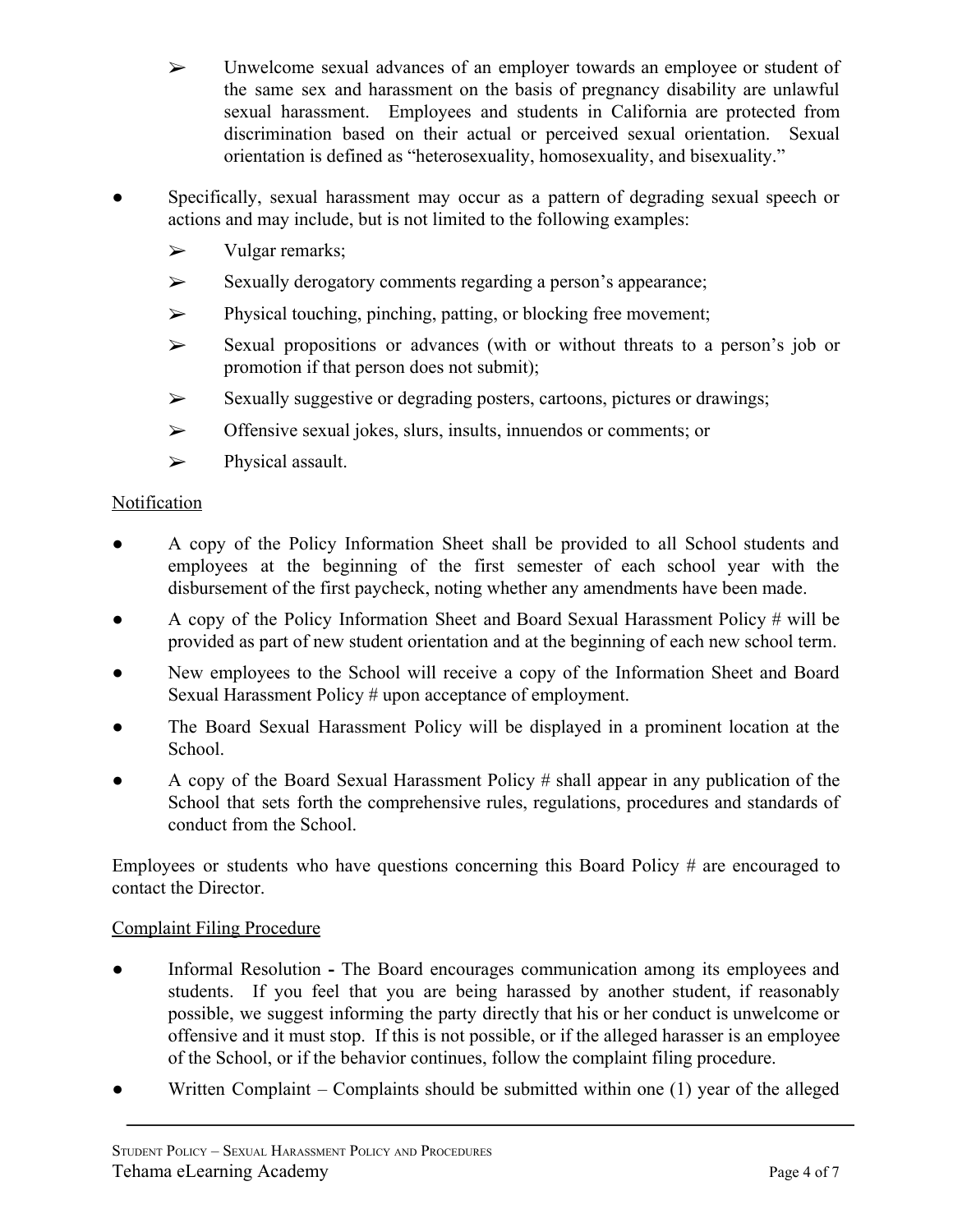incident to ensure a prompt, thorough investigation.

- Any student who believes he or she has been harassed, or believes he or she has witnessed harassment by a peer, or agent of the School should promptly report in writing, using the attached form, incident(s) to the his or her supervisor and / or the Director.
- A complaint form is attached to this Policy. It is important to fill in as much information as accurately as possible. A copy of this form can be obtained from the Principal.
- The Principal, or designee, will investigate all reported incidents within 10 days of receiving a written complaint form, unless the Principal, or designee, is the subject of the investigation, in which case the Governing Board shall appoint an investigator. The individual responsible for the investigation will hereinafter be referred to as the "Investigator." If the Investigator deems it necessary, he or she will convene a Team of trained investigators to proceed in the investigation.

# Investigation

- Complaints will be treated seriously and investigated immediately.
- Complaints will be handled confidentially.
- Complainants will be promptly and fully informed of their rights pursuant to this policy.
- All witnesses and the accused will be properly and fully informed of their rights and remedies pursuant to this policy.
- All interviews of the accused, witnesses and the complainant shall be conducted in a private area.
- The Investigator will be properly trained to listen to the allegations, make complete notes, attempt to identify all persons involved, as well as all possible witnesses, and interview the accused.
- No complainant, witness, or party who assists in the investigation will be retaliated against.
- The School will take steps to prevent the recurrence of any harassment and will correct any discriminatory effects on the complainant and others.

The Investigator will initiate an investigation to determine whether there is reasonable cause to believe that a violation of the Board's sexual harassment policy has occurred. "Reasonable cause" is shown if a person of ordinary caution or prudence would be led to believe and conscientiously entertain a strong suspicion of a violation of the sexual harassment policy.

- All individuals involved in the investigation including the complainant, witnesses and the accused shall be fully informed of their rights under this policy.
- The accused shall be provided with a copy of the complaint form and an opportunity to respond to the allegations within seven (7) days of receipt of the request for a formal inquiry. The investigation will include interviews with the complainant and other witnesses as determined by the circumstances.
- The Investigator shall fully and effectively conduct an investigation that includes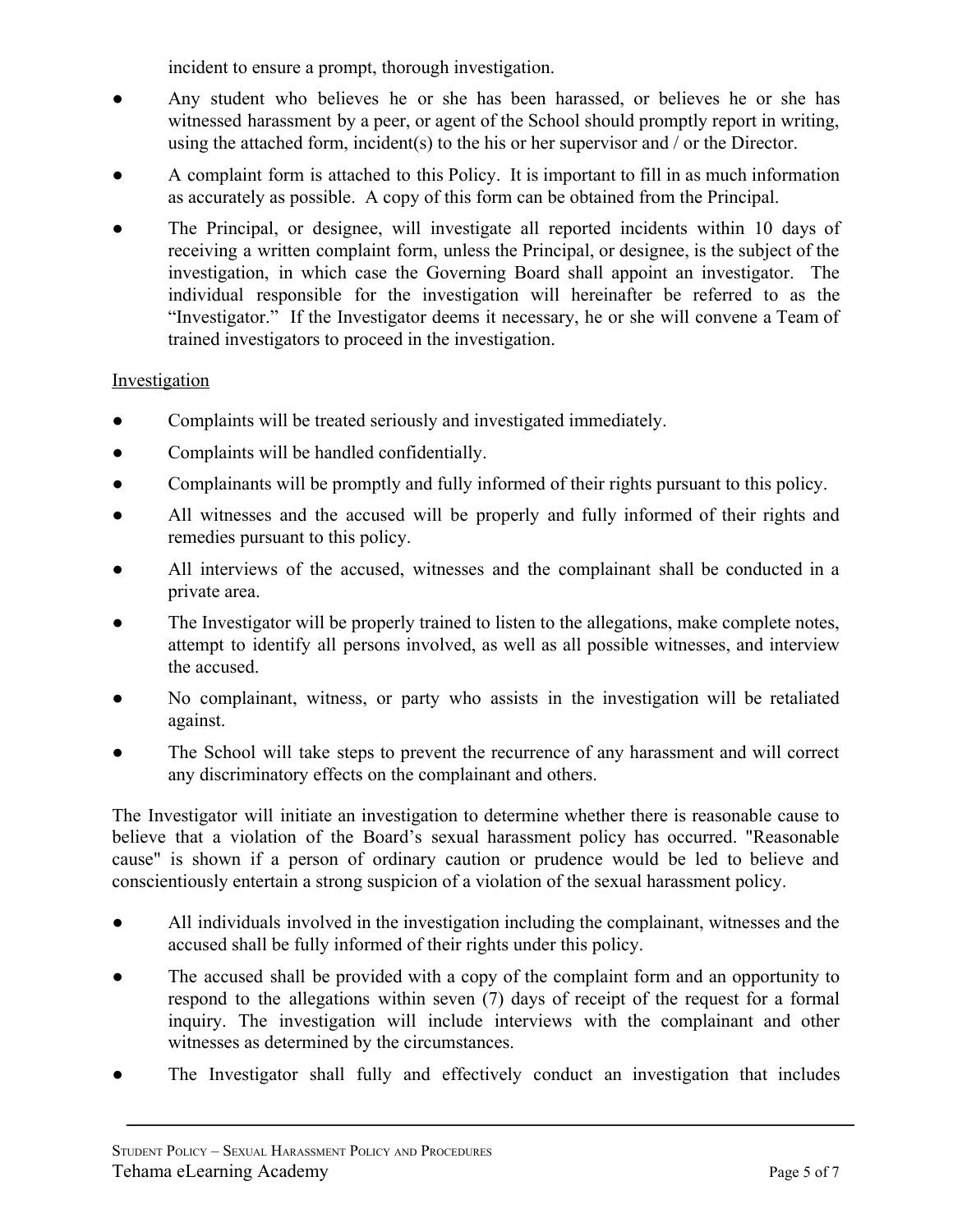interviewing:

- 1) The complainant;
- 2) The accused;
- 3) Any witnesses to the conduct; and
- 4) Any other person who may be mentioned during the course of the investigation as possibly having relevant information.
- When appropriate, interim protections or remedies for the complainant, such as limitations on contact, alternative course schedules, and the like, may be recommended to the appropriate School administrator at any time during the process. The complainant will be kept informed of the status of the complaint, consistent with the Board's policy and regulation and applicable law.
- The formal investigation shall typically be completed within sixty  $(60)$  days of the date of the filing of the request.
- The final determination of the Investigator's investigation shall result in a report which shall contain, at the minimum:
	- 1) a statement of the allegations and issues;
	- 2) the positions of the parties;
	- 3) a summary of the evidence received from the parties and the witnesses;
	- 4) any response the accused wishes to add to the report; and
	- 5) all findings of fact.
- The final determination report shall state a conclusion that the Investigation Team:
	- 1) Found reasonable cause that the accused violated the sexual harassment policy; or
	- 2) Did not find sufficient evidence to find reasonable cause that the accused violated the sexual harassment policy. Where the Investigator did not find reasonable cause but believes the behavior complained of may constitute misconduct, the Investigator may state such a conclusion and refer the matter to the appropriate School administrator.
- The report shall be submitted to the appropriate School administrator(s) for action, within thirty (30) days of the completion of the investigation or as soon thereafter as is feasible. The Investigator will inform the complainant and the accused that the report has been forwarded and to whom. The appropriate administrator(s) will ensure that the complainant and the accused are timely notified in writing of the disciplinary action taken.
- Within fifteen (15) days of disciplinary action being taken against the accused, or as required by applicable Board procedures, the appropriate administrator(s) shall provide written notification to the complainant indicating:
	- 1) individual remedies available to the complainant; and
	- 2) all sanctions against the accused of which the complainant needs to be aware in order for the sanctions to be fully effective